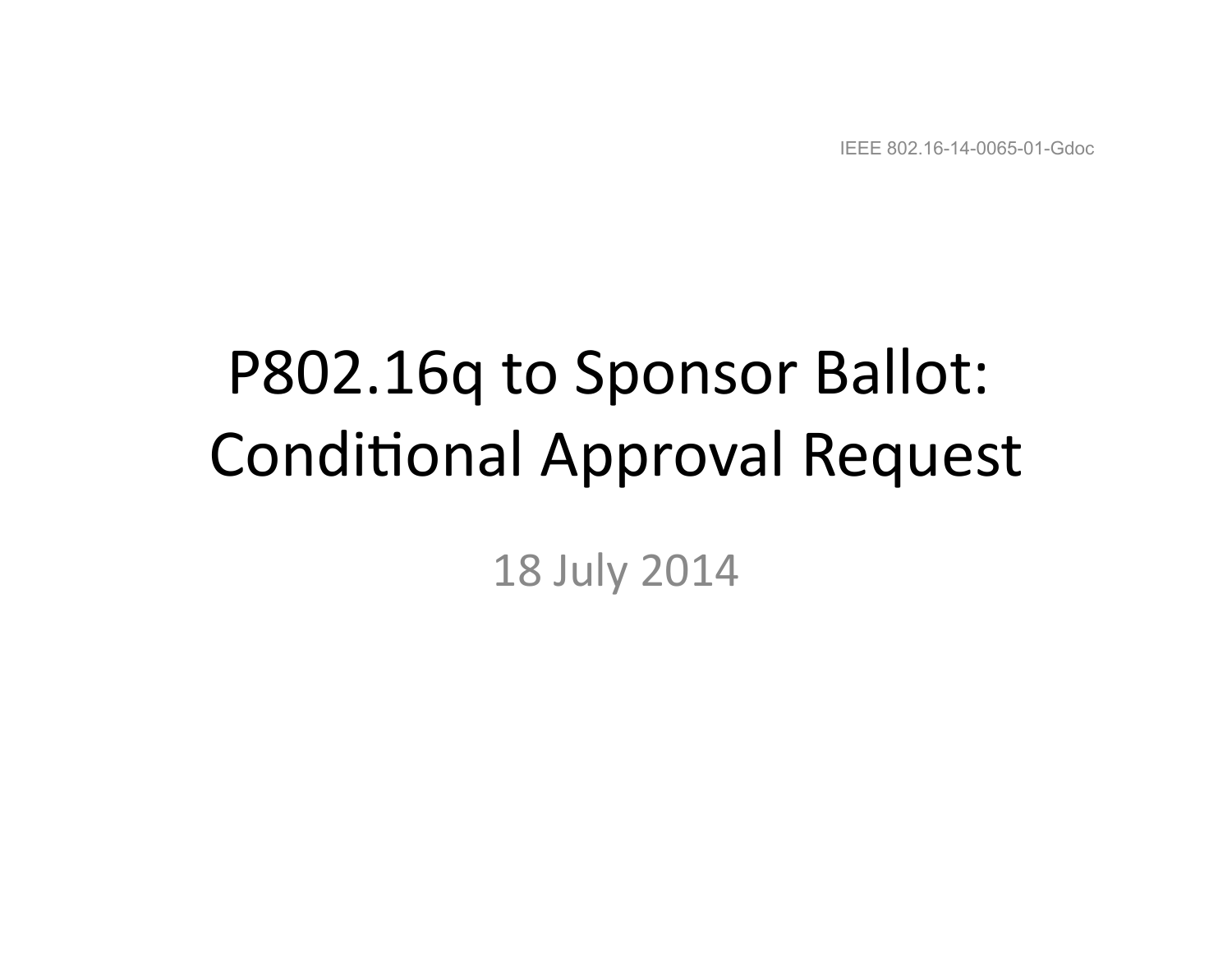#### PAR and 5C

PAR: 

https://mentor.ieee.org/802.16/dcn/16-12-0526-00 5C: 

https://mentor.ieee.org/802.16/dcn/16-12-0394-06

PAR Title:

IEEE Standard for Air Interface for Broadband Wireless Access Systems – Amendment for Multi-tier Networks 

PAR Approval Date:

2012-08-30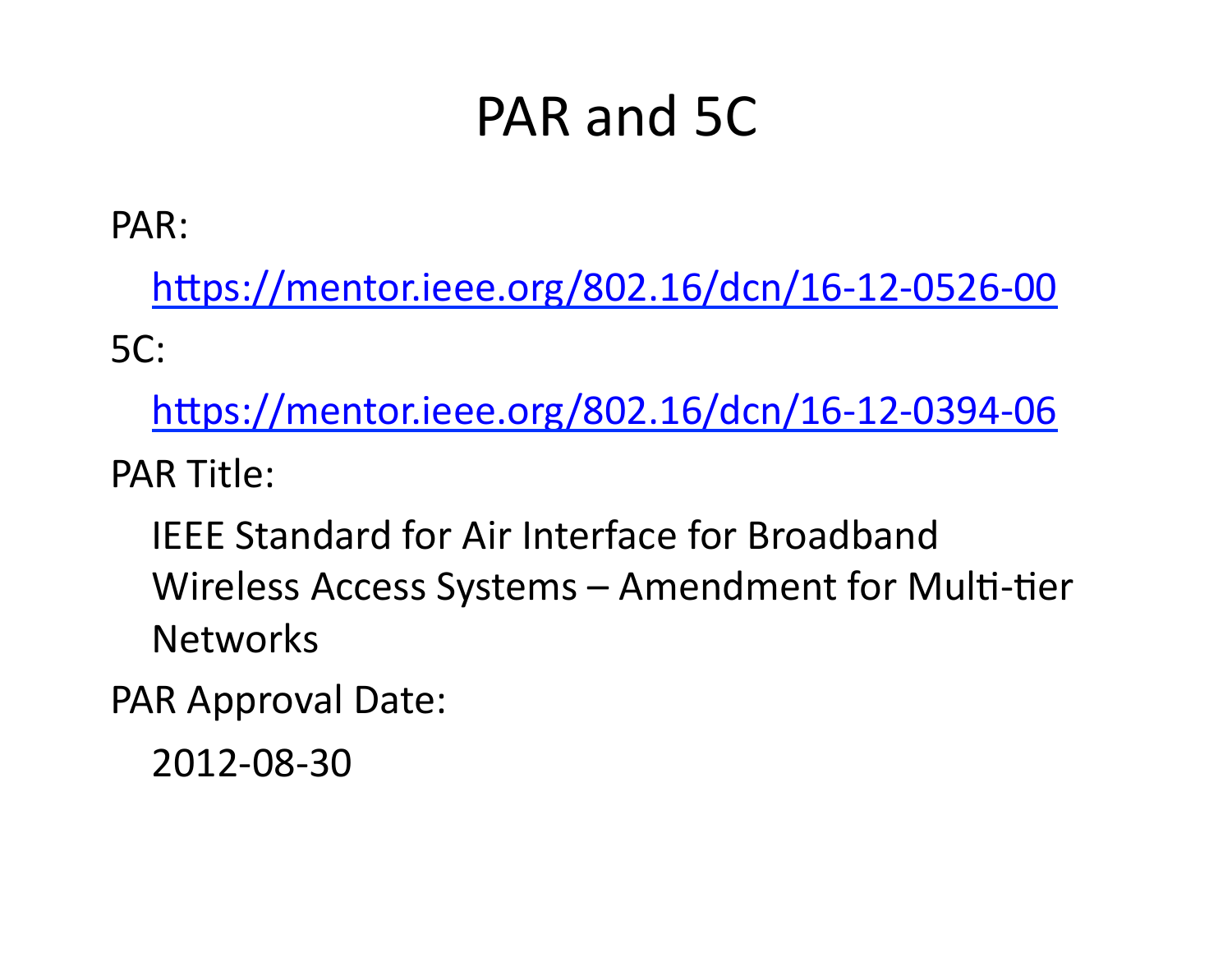#### General Conditions: OM (v14) Clause 12

Conditional approval is only appropriate when ballot resolution efforts have been substantially completed and the approval ratio is sufficient.

"Substantially complete" is when there is a very low likelihood of receiving valid new Disapprove comment(s)/vote(s) upon the next recirculation ballot.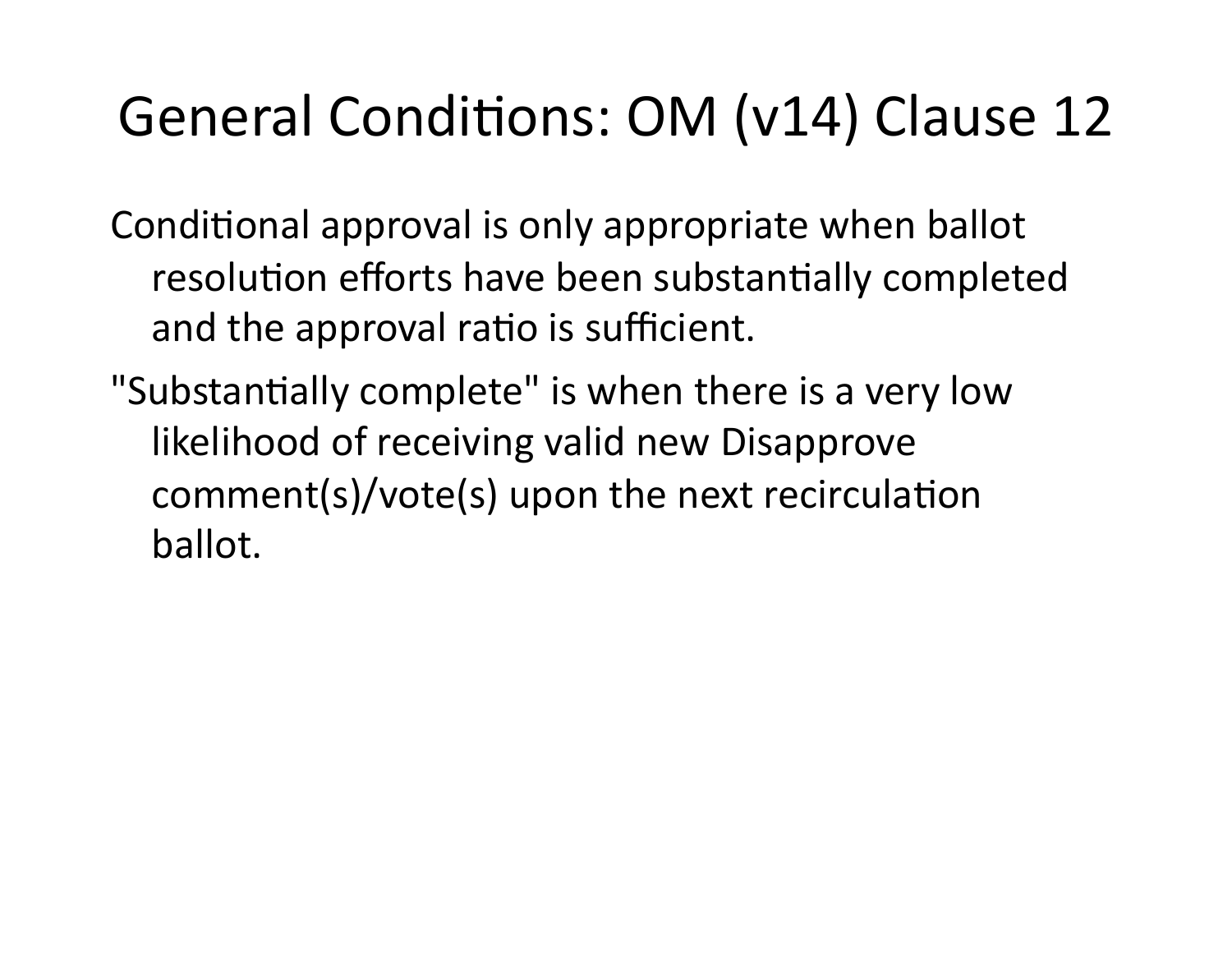### Rules: OM (v14) Clause 12

motions requesting conditional approval to forward when the prior ballot has closed shall be accompanied by:

- Date the ballot closed
- Vote tally including Approve, Disapprove and Abstain votes
- Comments that support the remaining disapprove votes and WG responses
- Schedule for recirculation ballot and resolution meeting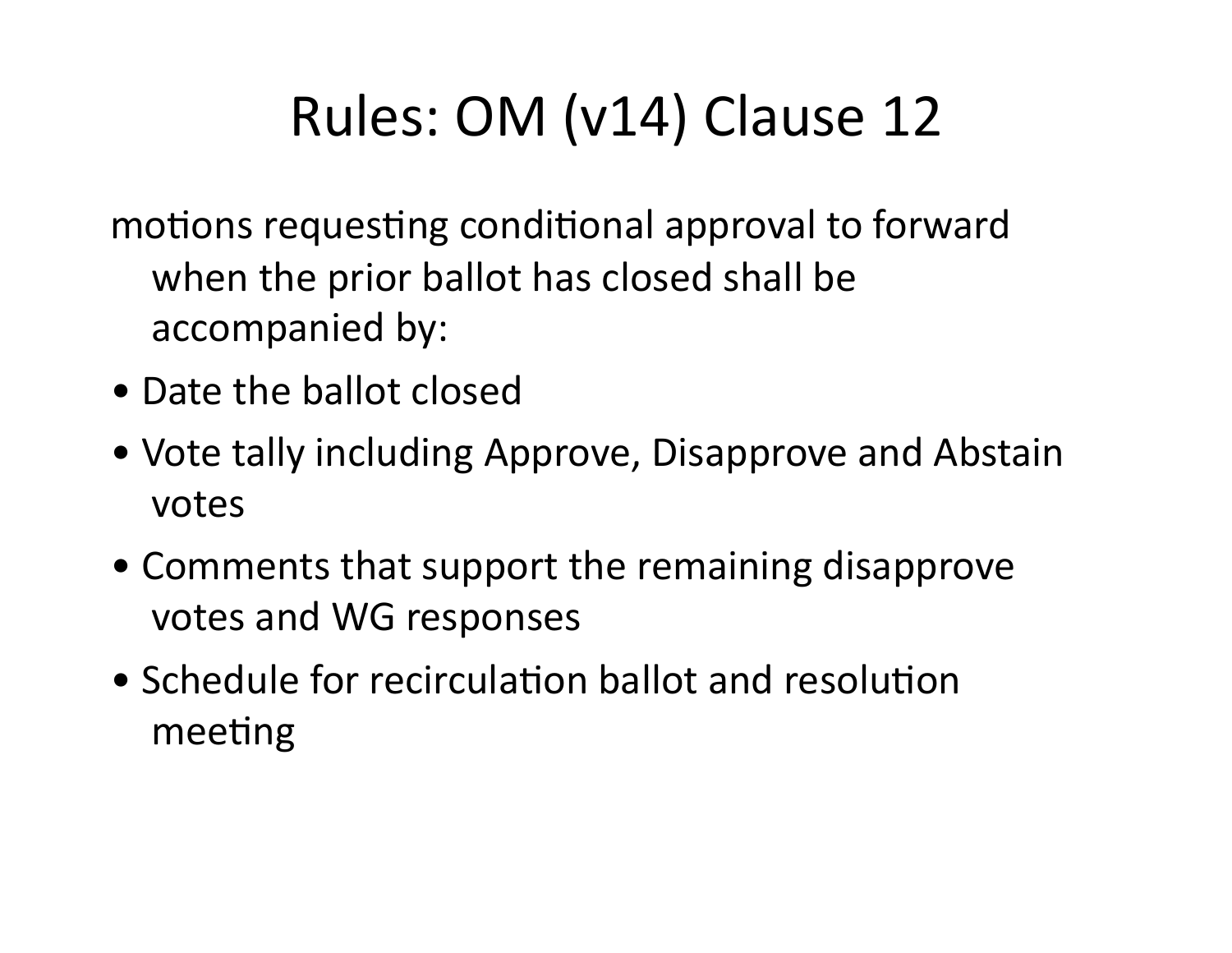#### Date the ballot closed

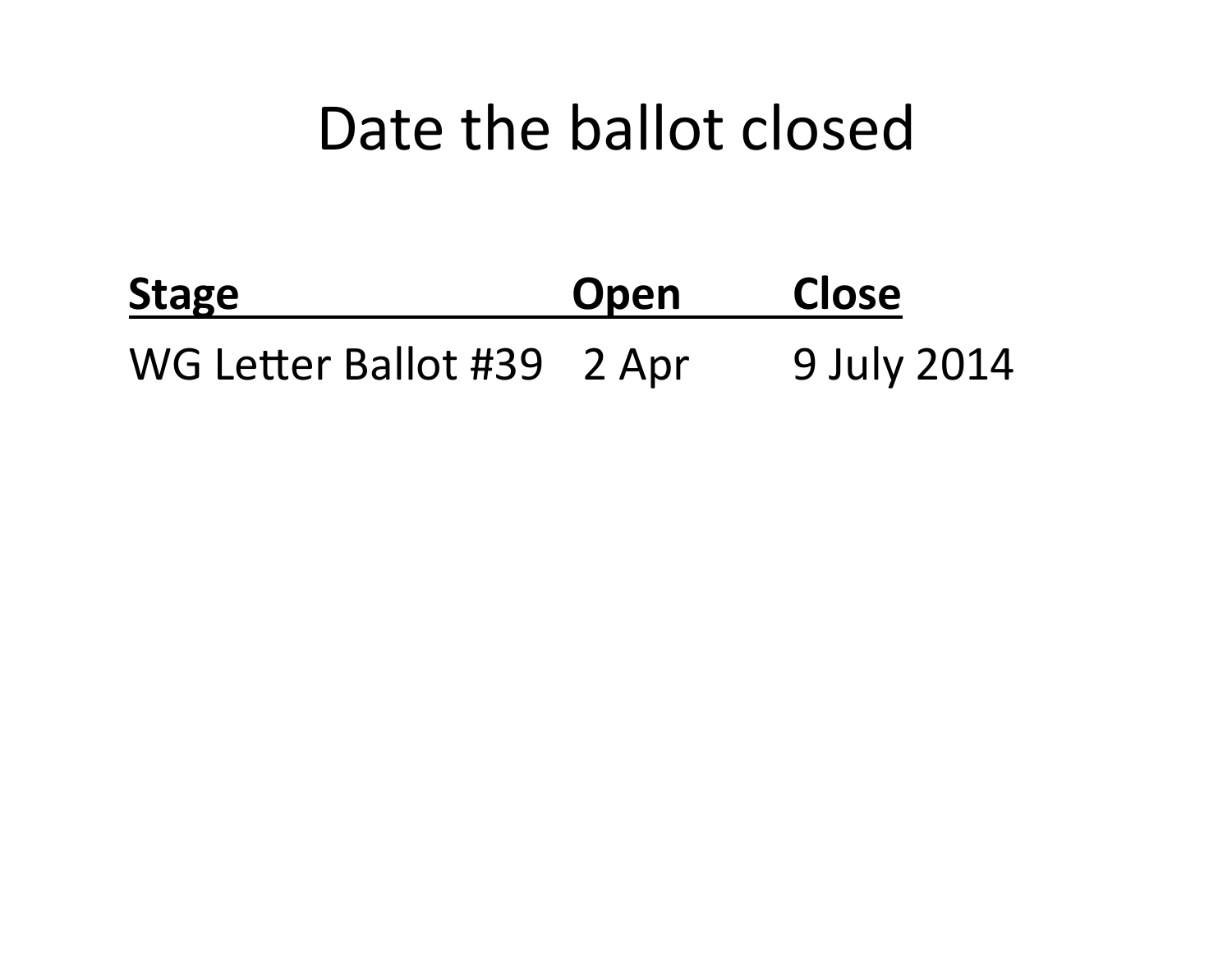## Vote tally including Approve, Disapprove and Abstain votes

- 7 Approve (100%)
- 0 Disapprove
- 0 Abstain
- Return ratio requirement met (78%)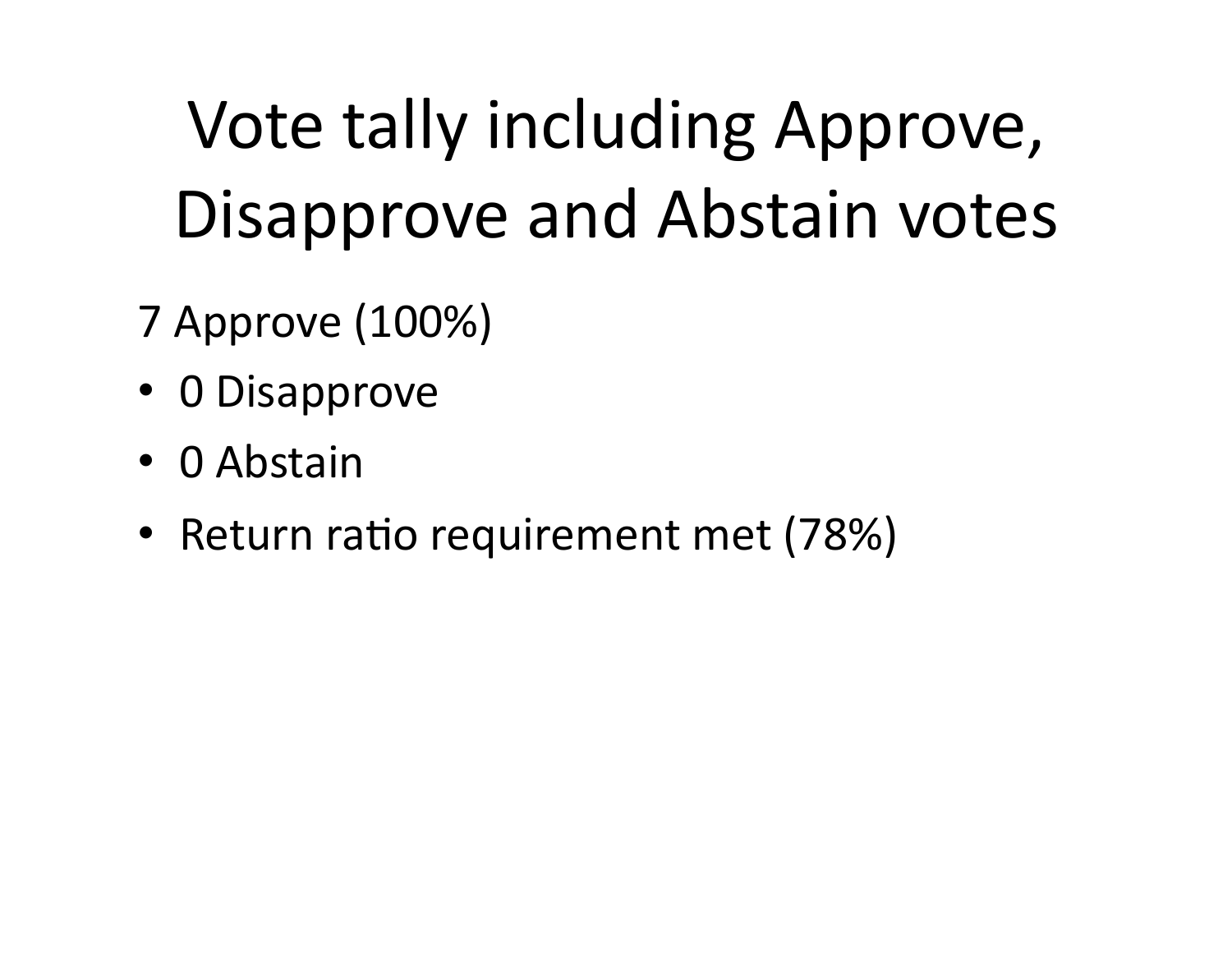#### Comment resolution

#### **Disapprove comment status**

Working Group Letter Ballot #39

- all 66 comments addressed, 14-17 July 2014
- sole Disapprove voter flipped vote to approve as a result

#### **Comments that support the remaining disapprove votes and WG responses**

• none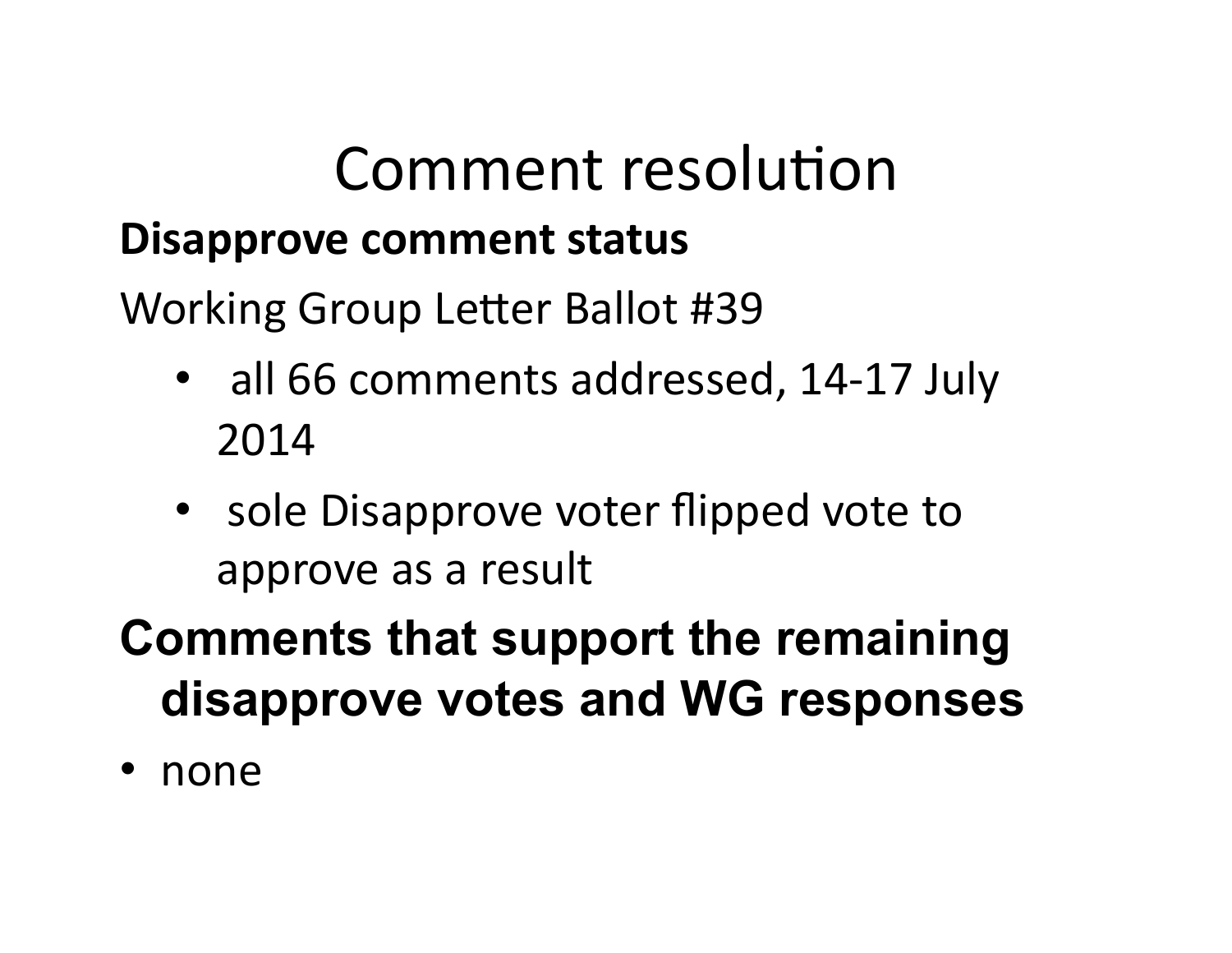## Schedule for recirculation ballot and resolution meeting

- Sponsor Ballot Group formation is completed
	- 69 members
- July 30  $-$  Updated draft D2 available
- Aug  $1 15$  day WGLB Recirculation a
- Aug 26 Comment Resolution Teleconference
- Sep 5 15 day WGLB Recirculation b
- Sep 23 Comment Resolution Teleconference
- Sep 26 to Oct 26 30 day Sponsor Ballot
- Nov  $3 -$  IEEE 802.16 WG Session #94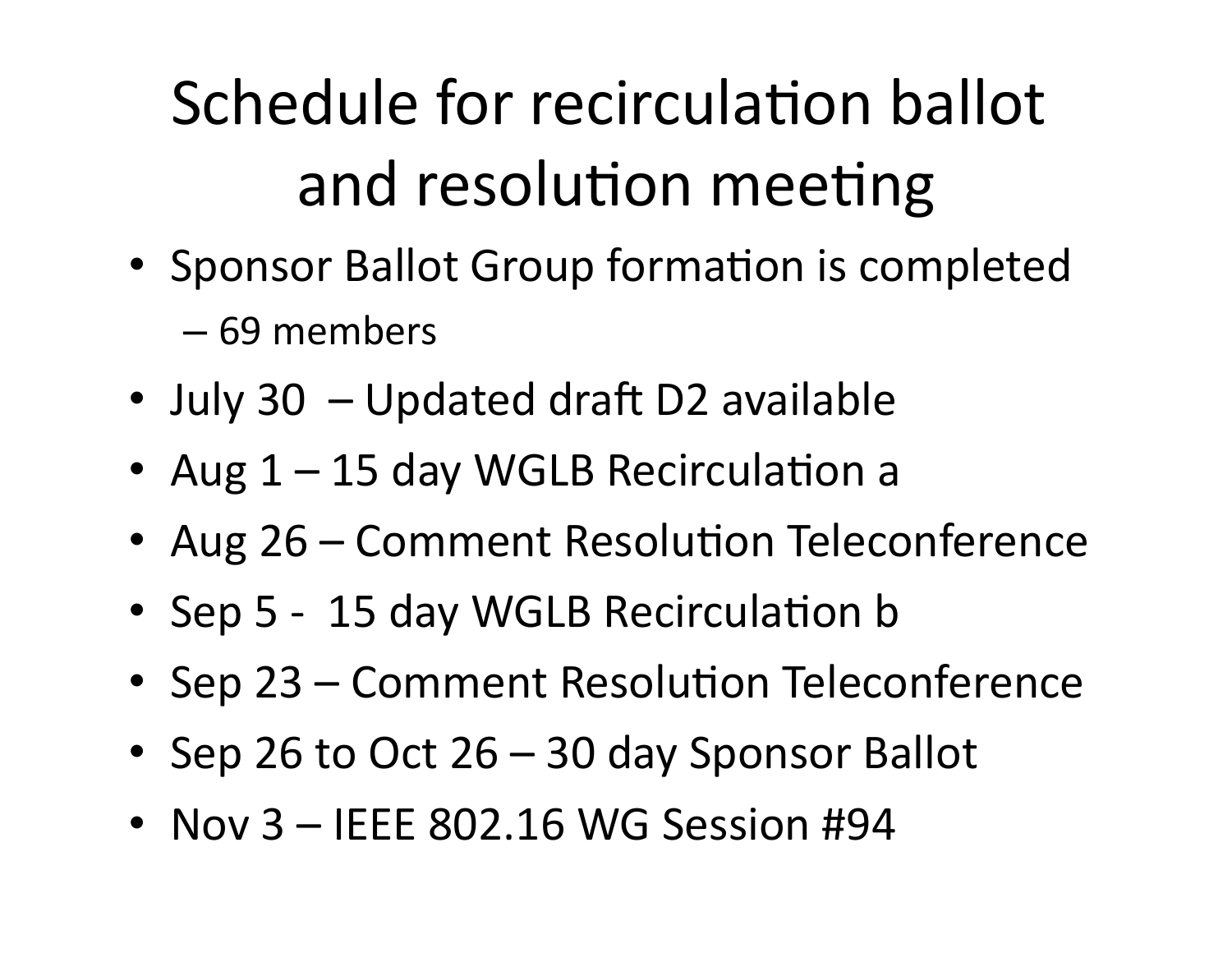#### 802.16 WG Motion

802.16 Closing Plenary: 2014-07-17

Motion: "To request Conditional Approval from the EC to forward the P802.16q draft to Sponsor Ballot"

• Approved 5-0-0